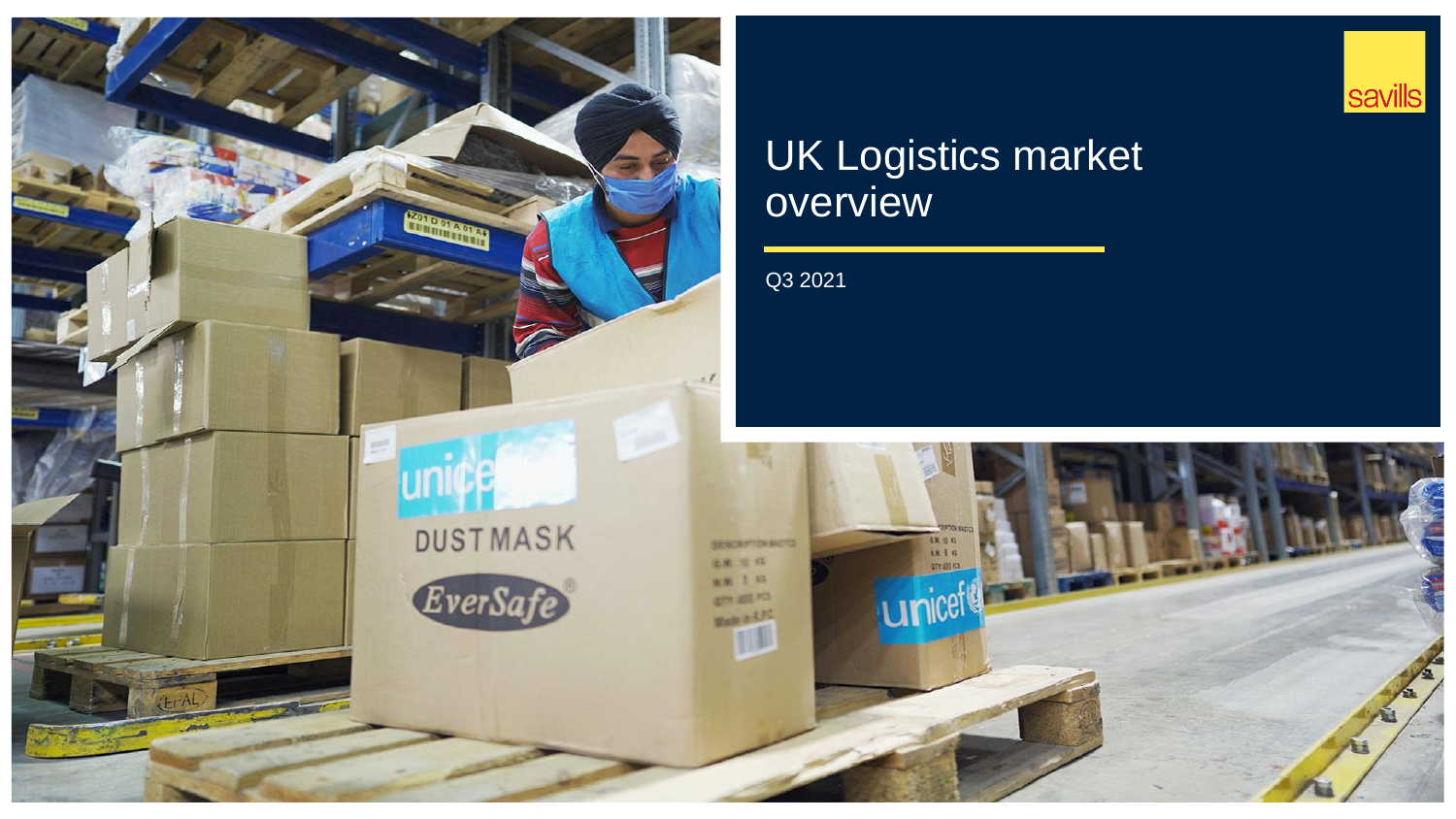# 2021 take-up just behind 2020, already 37% above the long-term annual average

- Take-up in 2021 has reached 38.06 million sq ft through 158 transactions, already 37% above the longterm annual average.
- In 2021, 34% of takeup has been built-tosuit, 33% of space transacted has been second hand 33% has been speculatively developed space.
- So far, in 2021 25% of the total take-up has been from Amazon.

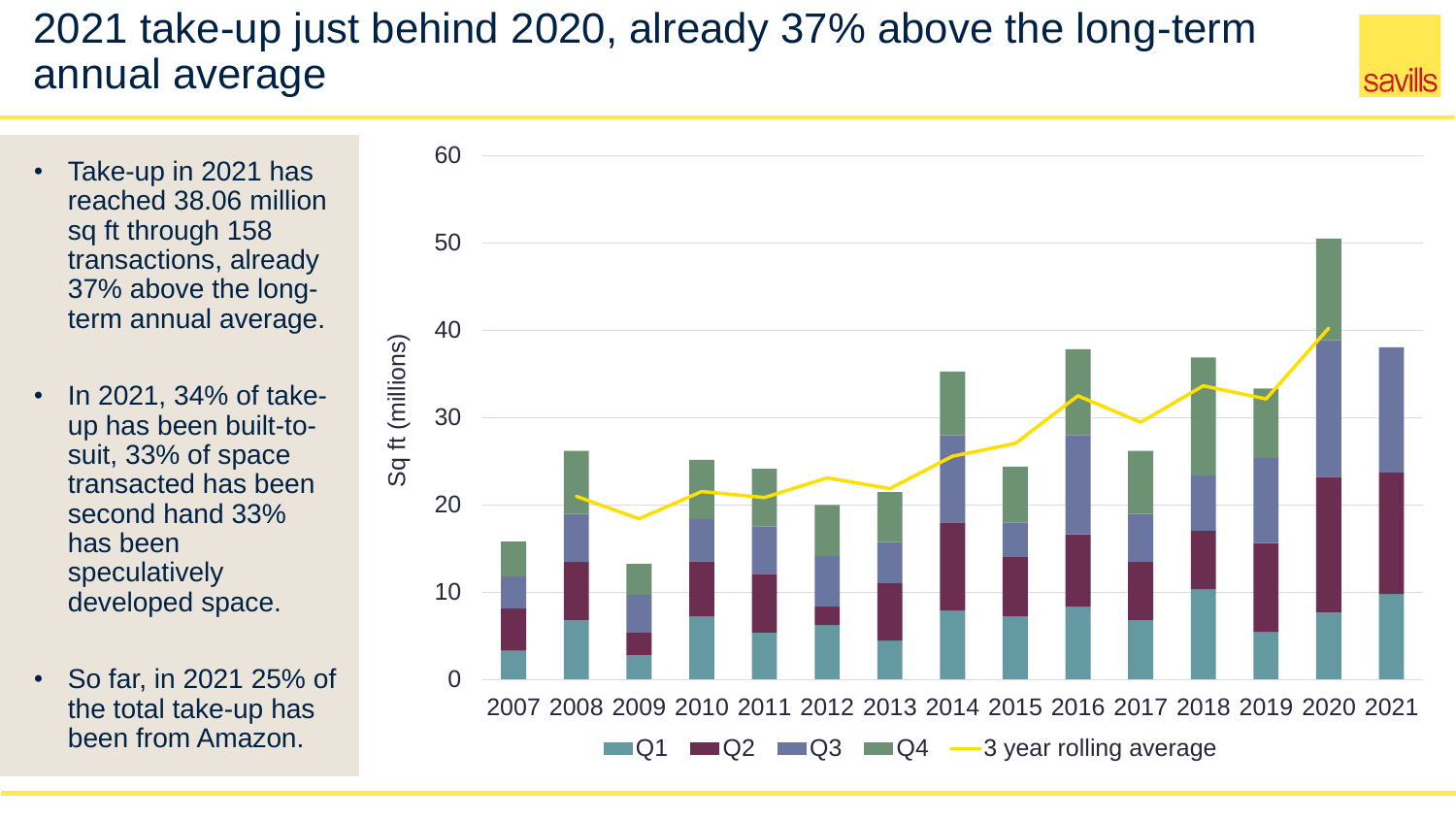# 3PL's were dominant in 2019, online retailers are leading in 2020 and 2021

- In 2020, 36% of space transacted was from online retailers. 3PL's accounted for 26% of space transacted followed by Grocery Retailers at 6% and High Street Retailers at 8%.There was also a rise in activity from the 'other' sector accounting for 6% of all space transacted. This includes occupiers such as Data Centres and Film Studios.
- In 2021, 39% of space transacted has been from Online Retailers, 22% from 3PL's and 14% from Manufacturers. The remaining space was spread over multiple sectors.

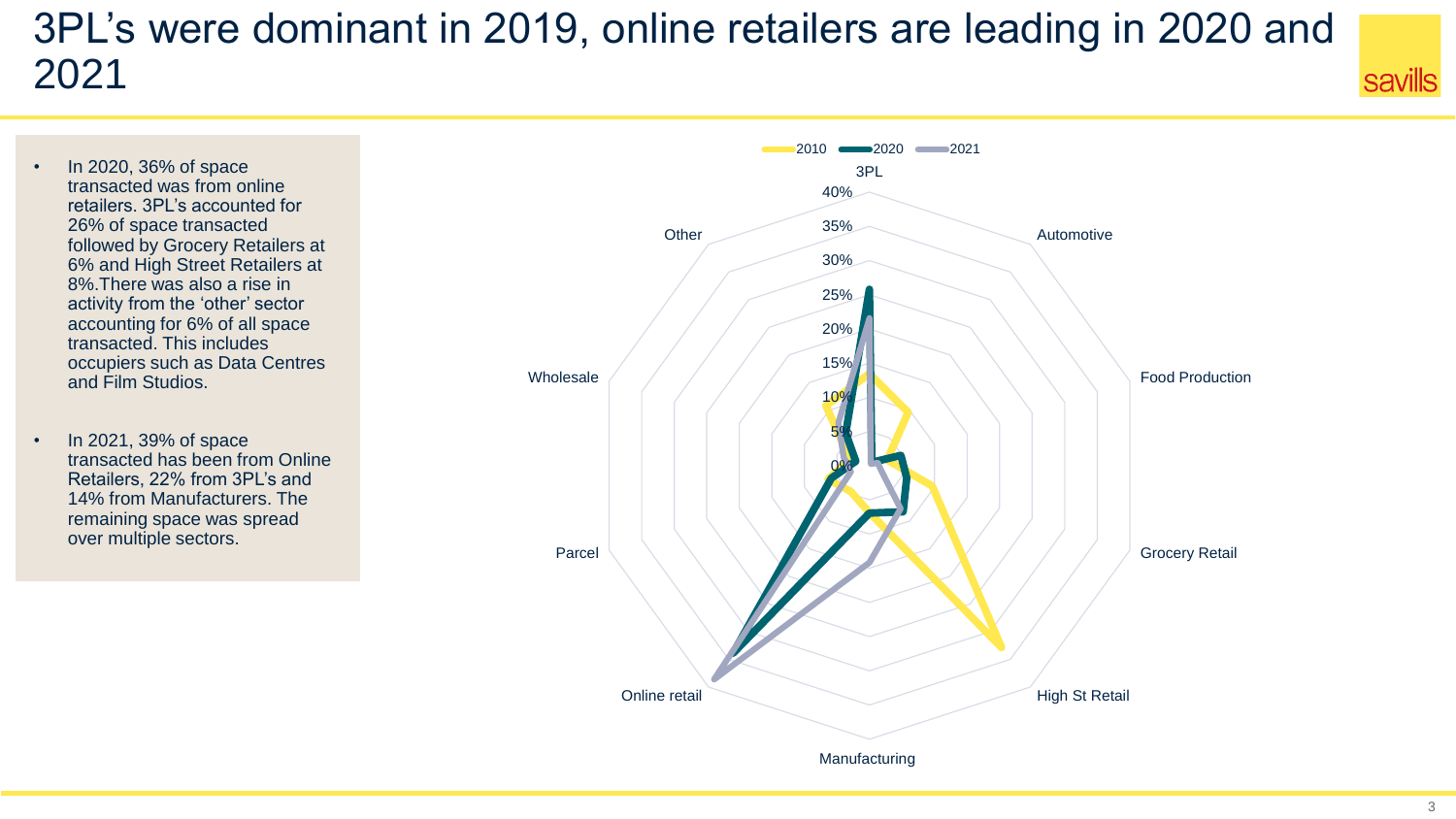# 2021 take-up by region

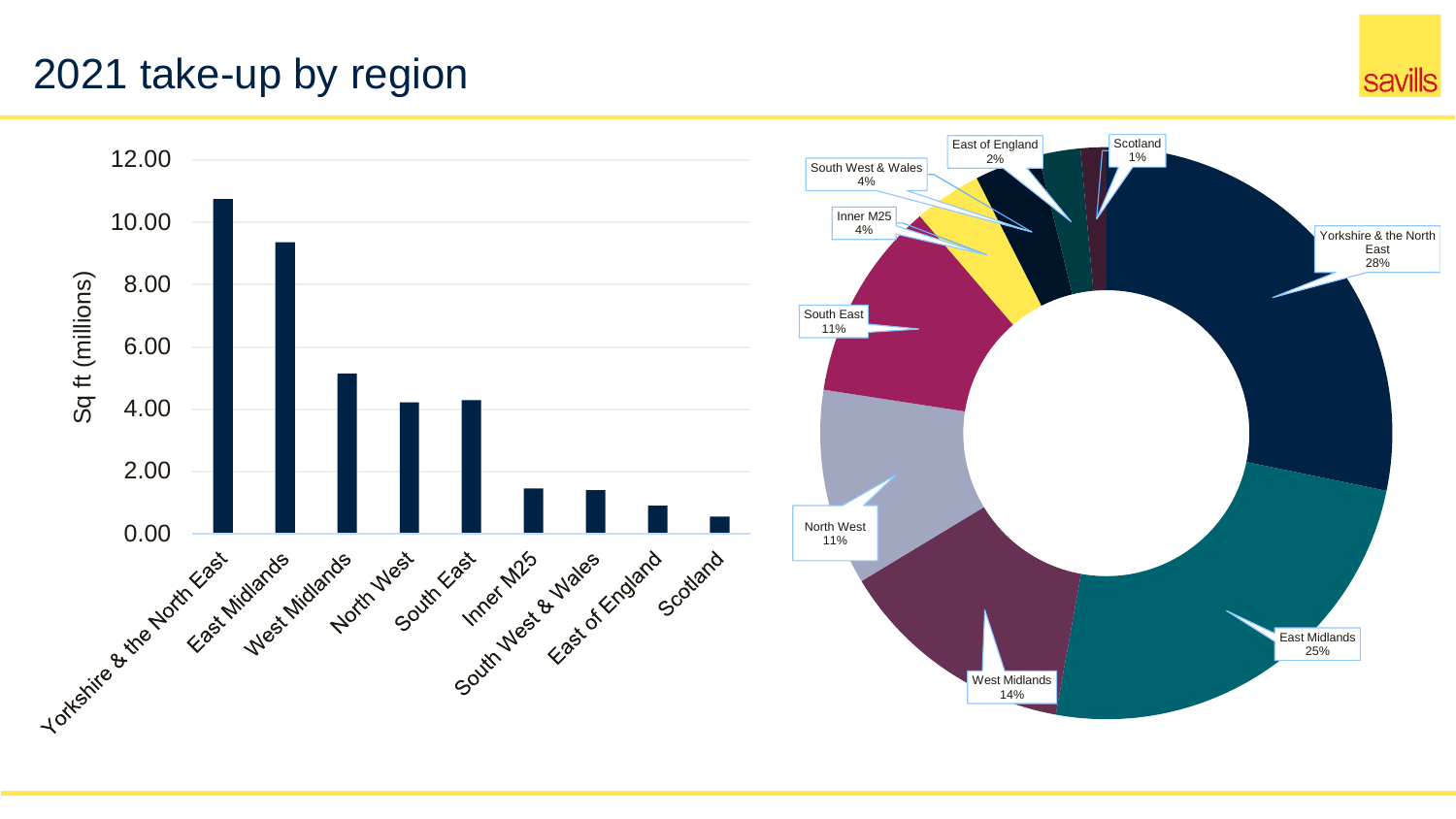# United Kingdom supply and vacancy is at its lowest level ever

- The supply of warehousé space in the UK currently stands at 20.13 million sq ft across 113 separate units. It's the lowest level seen since Savills started recording the metric.
- This has pushed the vacancy rate to 3.43%, the lowest level Savills has recorded.
- Occupier preference towards grade A space has shifted the quality balance in the available supply. Currently 88% of the availablé space is second hand and just 12% is new.

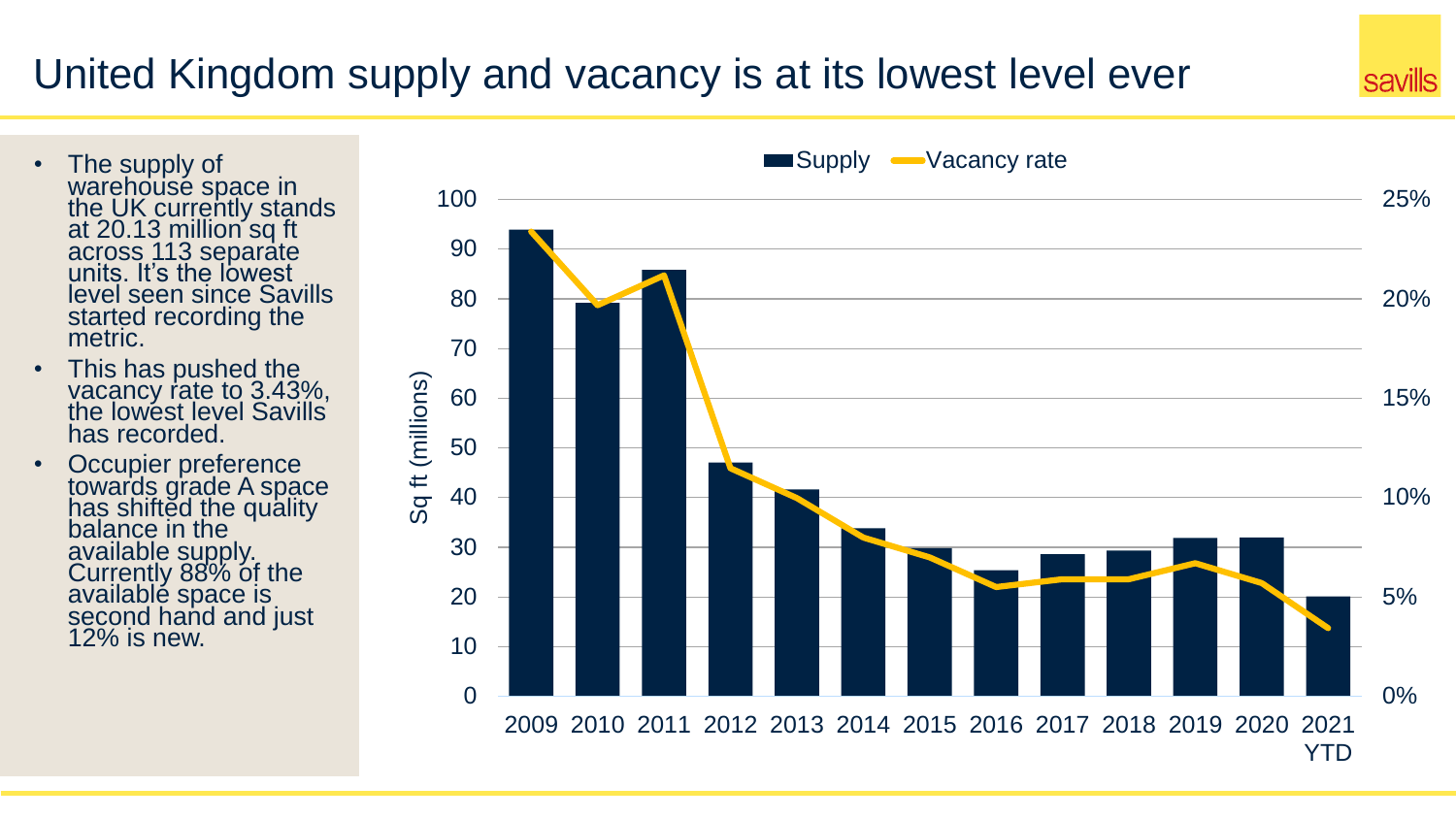### Almost 90% of current supply is 2<sup>nd</sup> hand

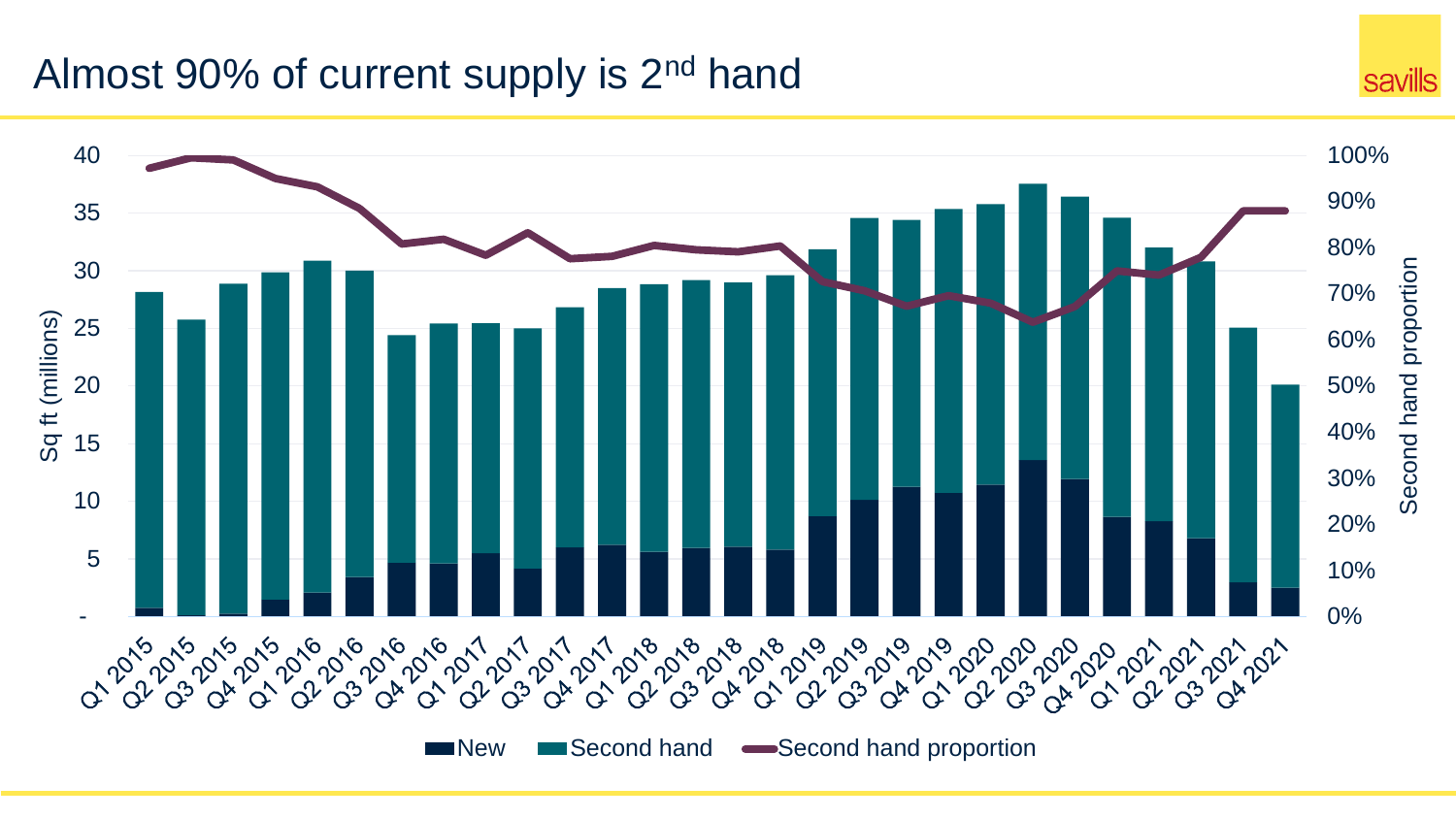# The quality and amount of supply varies regionally

- The South West & Wales has the highest amount of vacant stock with 4.29 million sq ft available, this is followed the South East with 2.98 million sq ft available.
- The North West has 2.85 million sq ft available, the West Midlands has 2.72 million sq ft and Yorkshire & the North East has 2.32 million sq ft available.
- Availability in the East of England currently stands at 1.84 million sq ft, Scotland 1.26 million sq ft and the Inner M25 has 1.2 million sq ft available.
- The East Midlands has the lowest level of supply with just c. 690,000 sq ft available.
- It should be noted that a vast majority of grade B & C supply could be considered obsolete through not being able to accommodate modern occupier requirements.



 $\blacksquare$  C  $\blacksquare$  B  $\blacksquare$  A  $\blacksquare$  A Spec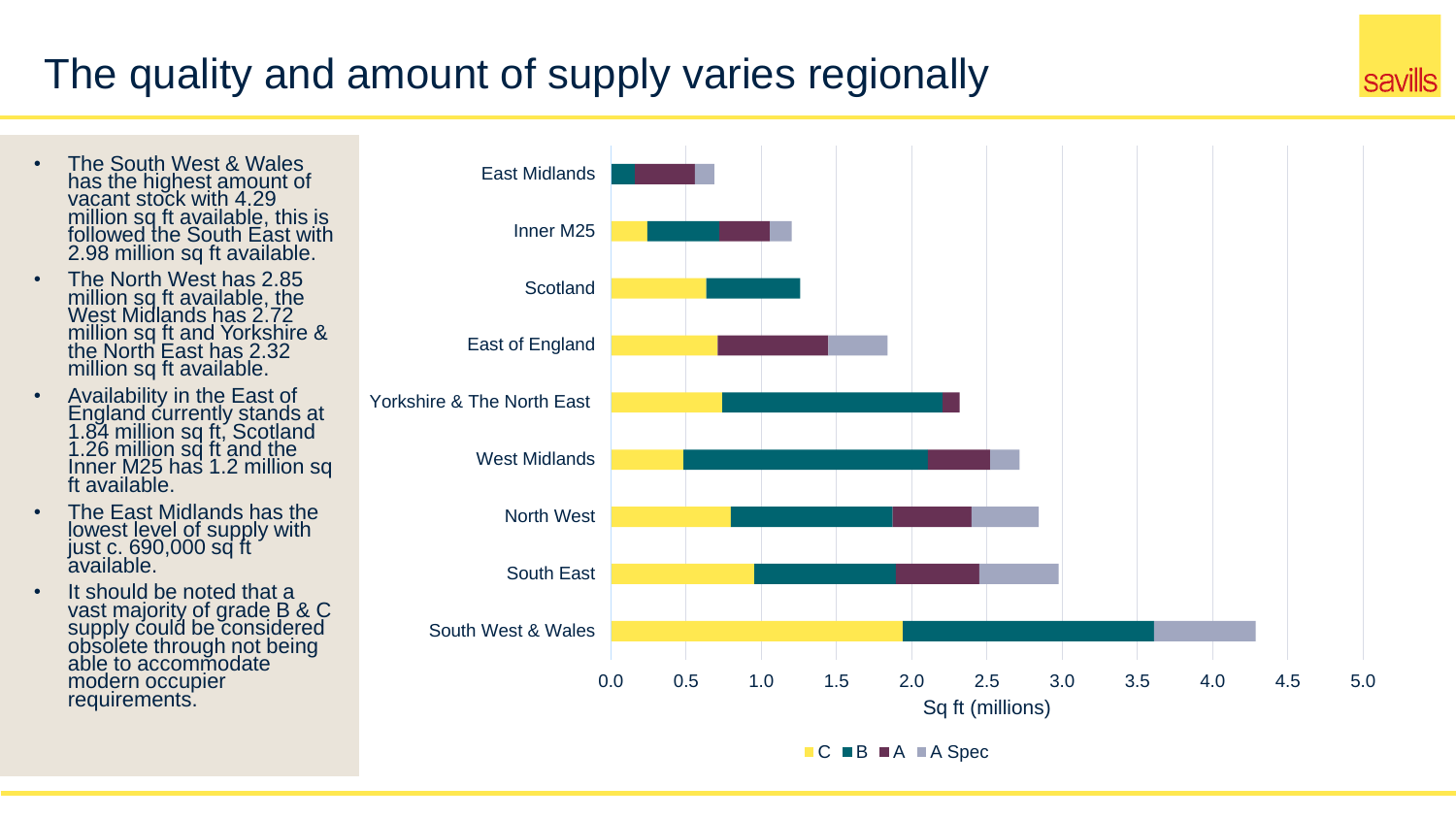### Vacancy is decreasing in most markets